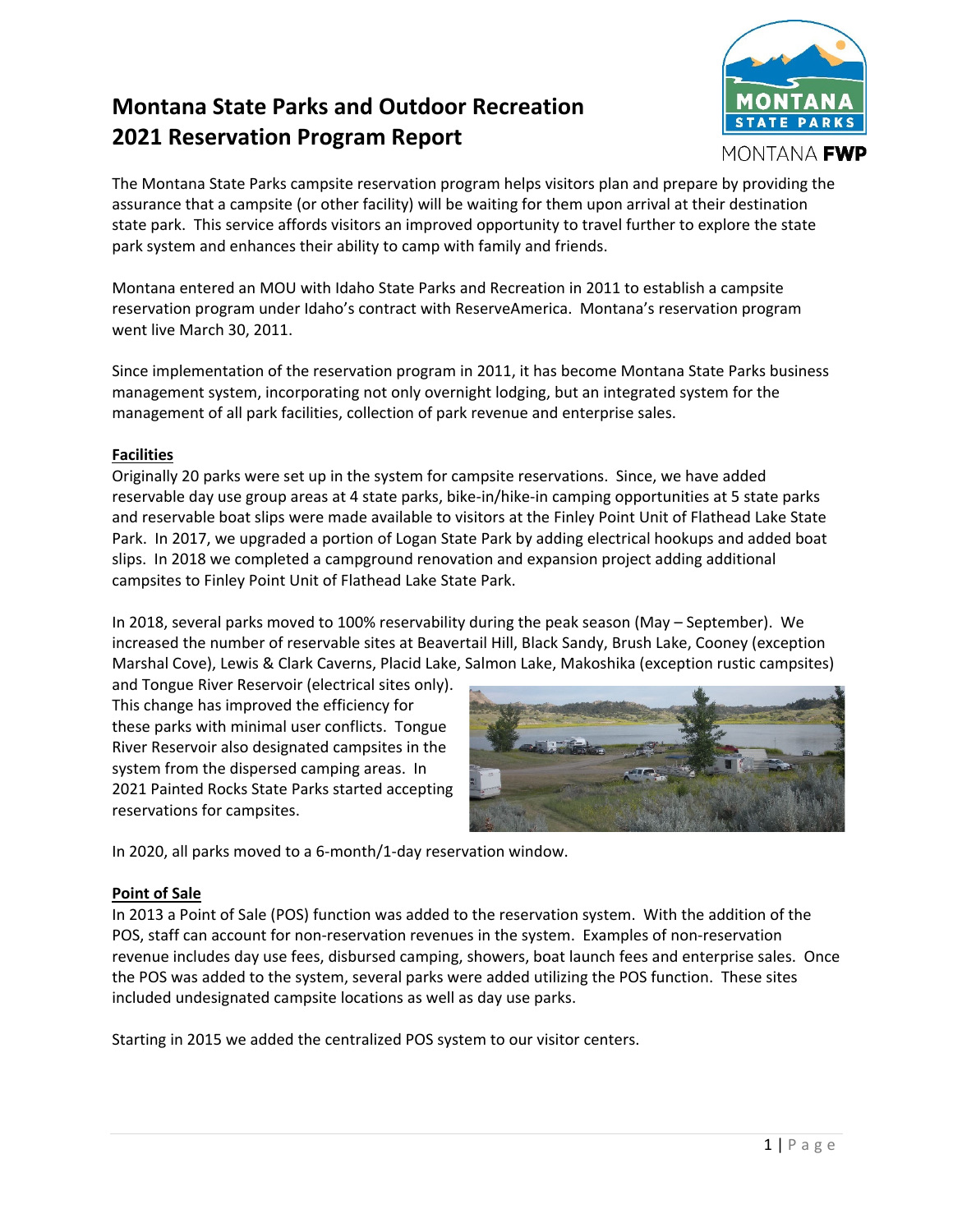#### **Registered Camping Utilization**

With the increase in visitation, it is important to understand the number of registered campers at State Parks. In 2021 there were 119,791 registered park users (overnight and day use facilities). This was a decrease of 1.23% from the 2020 calendar year of 121,280. For calendar year 2021, 64% of registered users were Montana residents and 36% were non-resident. However, these numbers do not account for disbursed camping or parks whose inventory is not tracked in the reservation program.

Statewide the average length of stay in 2021 was 3.14 nights which was an increase from the 2020 average stay of 3.07 nights.

### **Reservation Parks**

- Bannack Beavertail Hill Big Arm Black Sandy Brush Lake Cooney Finley Point Giant Springs (*Day Use Group Areas*)
- Hell Creek Lake Elmo *(Day Use Pavilion)* Lake Mary Ronan Lewis & Clark Caverns Logan Makoshika Missouri Headwaters Painted Rocks Placid Lake
- Salmon Lake Spring Meadow Lake (*Day Use Pavilion*) Thompson Falls Tongue River Reservoir Wayfarers West Shore Whitefish Lake

## **POS\*/Facility Management**

| Ackley Lake                | Lone Pine             | Rosebud Battlefield     |
|----------------------------|-----------------------|-------------------------|
| <b>Chief Plenty Coups</b>  | Lost Creek            | <b>Smith River</b>      |
| Clarks Lookout             | <b>Medicine Rocks</b> | Thompson Chain of Lakes |
| Council Grove              | Mill Town             | Travers' Rest           |
| First Peoples Buffalo Jump | Montana Headquarters  | <b>Yellow Bay</b>       |
| Frenchtown Pond            | <b>Painted Rocks</b>  | Wild Horse Island       |
| Les Mason                  | Pirogue Island        |                         |

\* Point of sales (POS) is used for non‐reservation revenue including, but not limited to, day use fees, disbursed camping, showers, boat launch fees and enterprise sales.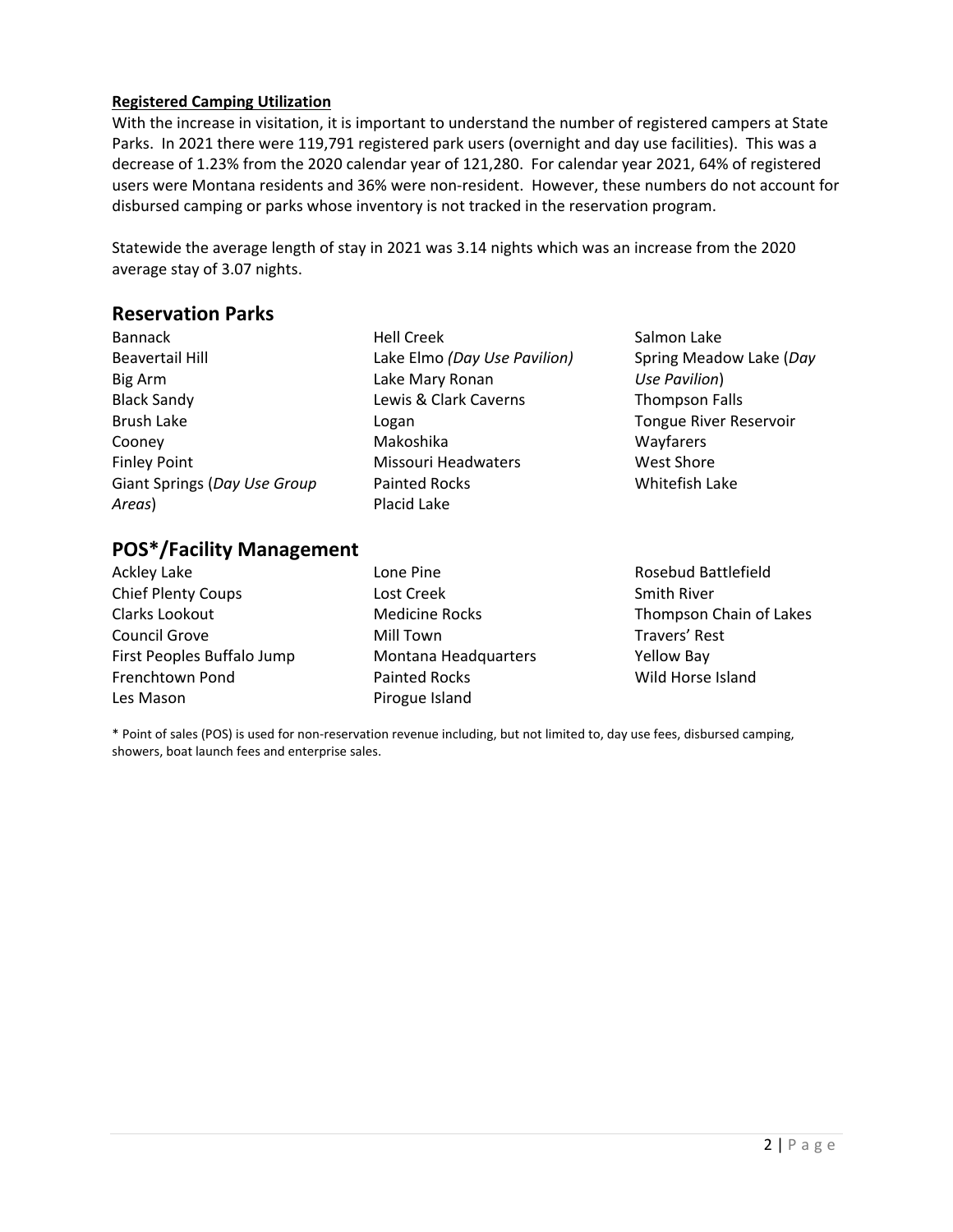#### **Statewide Occupied Nights Fiscal Years 2011‐2021**

| Year | 1 <sup>st</sup> Quarter | 2 <sup>nd</sup> Quarter | 3rd Quarter | 4 <sup>th</sup> Quarter | <b>Total</b> |
|------|-------------------------|-------------------------|-------------|-------------------------|--------------|
| 2011 |                         | ۰                       |             | 8,677                   | 8,677        |
| 2012 | 32,920                  | 1,180                   | 135         | 13,748                  | 47,983       |
| 2013 | 32,369                  | 924                     | 285         | 16,358                  | 49,936       |
| 2014 | 34,151                  | 1,374                   | 272         | 16,978                  | 52,775       |
| 2015 | 35,592                  | 1,551                   | 408         | 19,040                  | 56,591       |
| 2016 | 36,416                  | 1,929                   | 321         | 20,639                  | 59,305       |
| 2017 | 38,095                  | 1,541                   | 396         | 21,576                  | 61,608       |
| 2018 | 36,758                  | 1,437                   | 260         | 22,289                  | 60,744       |
| 2019 | 40,330                  | 1,378                   | 266         | 21,405                  | 63,379       |
| 2020 | 41,589                  | 1,350                   | 461         | 26,594                  | 69,994       |
| 2021 | 49,284                  | 3,315                   | 565         | 27,730                  | 80,894       |
| 2022 | 44,259                  | 2,912                   |             |                         | 47,171       |

**Average Length of Stay CY 2012‐2021 Park 2012 2013 2014 2015 2016 2017 2018 2019 2020 2021 Bannack** 1.36 | 1.49 | 1.39 | 1.45 | 1.42 | 1.44 | 1.45 | 1.51 | 1.49 | 2.95 **Beavertail Hill** 1.39 1.43 1.49 1.54 1.49 1.52 1.49 1.54 1.64 2.49 **Big Arm** 2.10 2.08 2.10 2.09 2.05 2.21 2.26 2.24 2.24 2.69 **Black Sandy** 2.51 2.39 2.3 2.44 2.61 2.65 2.55 2.49 2.57 2.66 **Brush Lake** 2.31 1.73 2.37 2.02 2.15 1.89 1.80 2.19 2.29 3.34 **Cooney** 1.71 1.82 2.06 2.01 1.98 1.89 2.00 2.03 2.01 4.46 **Finley Point** 2.21 | 2.12 | 2.43 | 2.36 | 2.37 | 2.15 | 2.22 | 2.32 | 2.36 | 2.66 **Hell Creek** 3.23 3.26 3.39 3.32 3.25 3.30 3.10 3.22 3.23 2.03 **Lake Mary Ronan** 2.21 2.38 2.52 2.64 2.55 2.42 2.38 2.48 2.44 3.13 **Lewis & Clark Caverns** 1.28 1.30 1.34 1.34 1.39 1.40 1.43 1.45 1.57 2.91 **Logan** 2.17 2.41 2.39 2.38 2.35 2.45 2.49 2.71 2.53 2.76 **Makoshika** 1.80 1.34 1.52 1.17 1.23 1.19 1.25 1.30 1.36 2.98 **Missouri Headwaters** | 1.23 | 1.28 | 1.32 | 1.37 | 1.45 | 1.38 | 1.48 | 1.51 | 1.67 | 2.36 **Painted Rocks\*\*** ‐ ‐ ‐ ‐ ‐ ‐ ‐ ‐ ‐ 1.80 **Placid Lake** 2.40 2.37 2.53 2.37 2.44 2.57 2.42 2.54 2.38 2.76 **Salmon Lake** 2.02 2.12 2.18 2.11 1.93 1.92 2.08 2.06 2.01 2.61 **Thompson Falls** 1.48 1.61 1.66 1.63 1.65 1.73 1.77 1.76 1.90 2.62 **Tongue River Reservoir** 2.61 2.62 2.63 2.70 2.67 2.66 2.69 2.52 2.55 4.42 **Wayfarers** 1.95 | 2.00 | 1.87 | 1.80 | 1.83 | 1.81 | 1.84 | 1.89 | 1.92 | 2.61 **West Shore** 1.94 1.96 2.10 2.07 1.99 1.96 1.95 1.98 1.97 2.76 **Whitefish Lake** 1.94 | 2.02 | 1.99 | 1.93 | 1.90 | 1.92 | 1.94 | 1.88 | 1.99 | 2.39 **Yellow Bay\*** ‐ ‐ ‐ ‐ ‐ ‐ ‐ ‐ 1.20 2.31

\*Campsite information entered in system started mid season 2020.

\*\*Reservations started in 2021.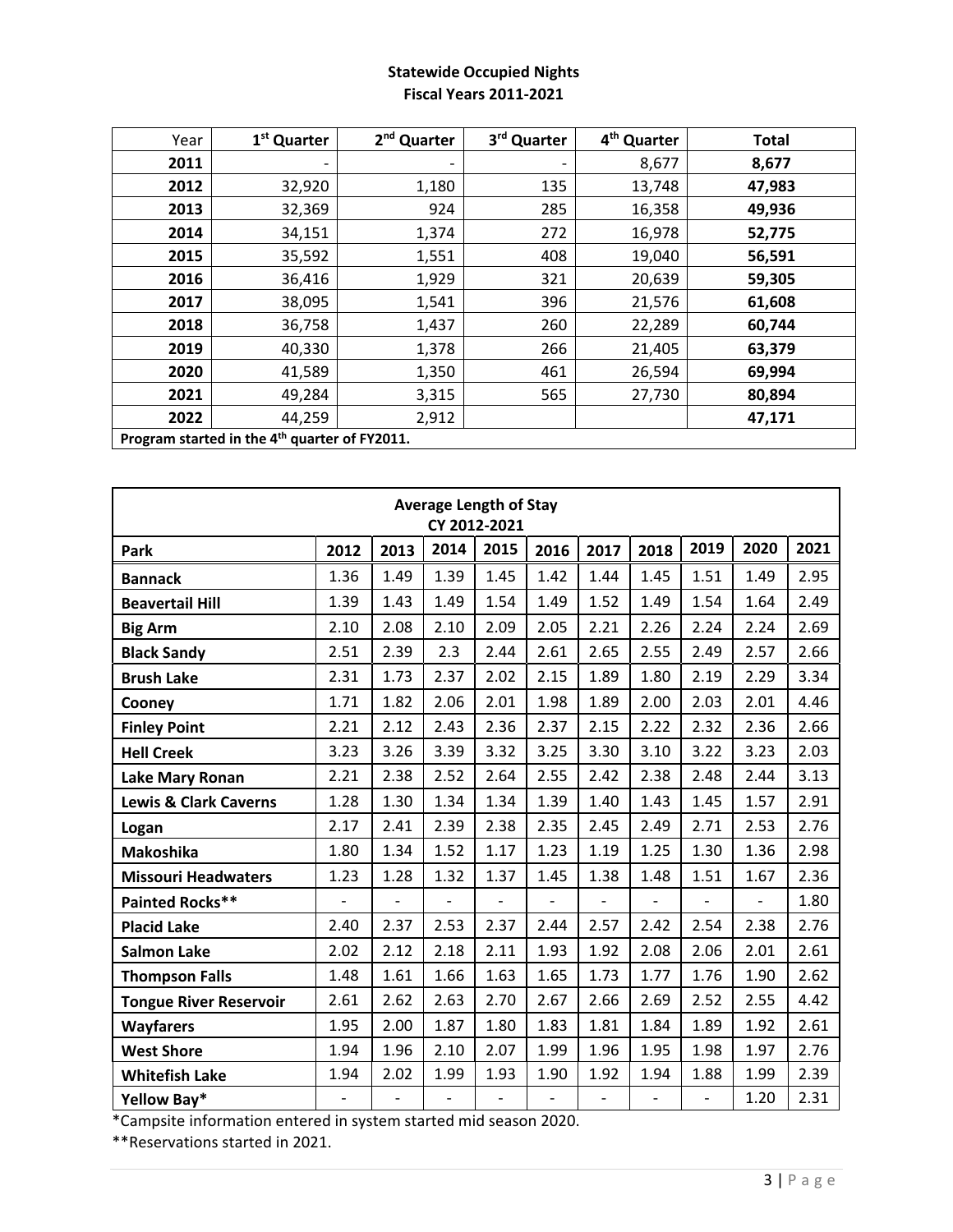#### **Resident vs. Non‐Resident**

#### **Registered Campers**

#### **Calendar Year 2012‐2021**

|                                  | 2012            |                               | 2013            |                 | 2014            |                 | 2015            |                 | 2016            |                 | 2017            |                               | 2018            |                 |                 | 2019                   | 2020     |                               |                 | 2021                          |
|----------------------------------|-----------------|-------------------------------|-----------------|-----------------|-----------------|-----------------|-----------------|-----------------|-----------------|-----------------|-----------------|-------------------------------|-----------------|-----------------|-----------------|------------------------|----------|-------------------------------|-----------------|-------------------------------|
| <b>State Park</b>                | <b>Resident</b> | <b>Non</b><br><b>Resident</b> | <b>Resident</b> | Non<br>Resident | <b>Resident</b> | Non<br>Resident | <b>Resident</b> | Non<br>Resident | <b>Resident</b> | Non<br>Resident | <b>Resident</b> | <b>Non</b><br><b>Resident</b> | <b>Resident</b> | Non<br>Resident | <b>Resident</b> | <b>Non</b><br>Resident | Resident | <b>Non</b><br><b>Resident</b> | <b>Resident</b> | <b>Non</b><br><b>Resident</b> |
| <b>Bannack</b>                   | 791             | 758                           | 788             | 613             | 1,361           | 1,123           | 1,321           | 1,194           | 1,845           | 1,202           | 2,084           | 1,775                         | 1,878           | 1,857           | 1,750           | 1,806                  | 2,146    | 1,802                         | 2,288           | 2,149                         |
| <b>Beavertail Hill</b>           | 1,514           | 1,873                         | 2,062           | 2,507           | 2,131           | 2,466           | 2,300           | 2,662           | 2,431           | 2,358           | 1,982           | 2,708                         | 2,220           | 3,171           | 2,151           | 8,955                  | 2,715    | 2,873                         | 2,235           | 2,957                         |
| <b>Big Arm</b>                   | 3,405           | 2,370                         | 3,814           | 2,804           | 3,454           | 2,850           | 3,825           | 2,786           | 5,075           | 2,504           | 4,377           | 2,558                         | 4,727           | 2,207           | 4,650           | 2,278                  | 5,450    | 2,278                         | 4,445           | 2,248                         |
| <b>Black Sandy</b>               | 2,297           | 352                           | 3,283           | 667             | 3,281           | 743             | 3,504           | 733             | 3,348           | 811             | 3,246           | 910                           | 3,372           | 1,170           | 3,066           | 1,052                  | 4,671    | 877                           | 3,287           | 1,096                         |
| <b>Brush Lake</b>                | 220             | 155                           | 213             | 101             | 133             | 143             | 95              | 100             | 397             | 81              | 180             | 152                           | 193             | 146             | 194             | 240                    | 506      | 319                           | 430             | 234                           |
| Cooney                           | 8,010           | 666                           | 9,051           | 398             | 7,073           | 388             | 7,975           | 450             | 9,179           | 508             | 10,331          | 874                           | 9,539           | 782             | 8,185           | 777                    | 11,816   | 958                           | 10,598          | 1,518                         |
| <b>Finley Point</b>              | 1,310           | 964                           | 1,521           | 1,256           | 1,486           | 1,081           | 1,499           | 1,153           | 2,009           | 971             | 1,543           | 1,256                         | 1,803           | 1,538           | 2,194           | 1,594                  | 2,890    | 1,666                         | 2,834           | 1,732                         |
| <b>Hell Creek</b>                | 3,590           | 457                           | 4,380           | 527             | 4,425           | 530             | 4,877           | 668             | 4,130           | 705             | 3,735           | 737                           | 3,934           | 634             | 3,204           | 555                    | 3,253    | 604                           | 2,145           | 578                           |
| Lake Mary Ronan                  | 2,285           | 593                           | 2,434           | 663             | 2,063           | 586             | 2,459           | 531             | 2,814           | 669             | 2,797           | 769                           | 2,635           | 839             | 2,791           | 755                    | 3,546    | 799                           | 3,171           | 877                           |
| <b>Lewis &amp; Clark Caverns</b> | 2,013           | 3,896                         | 3,470           | 6,144           | 3,626           | 5,786           | 4,227           | 6,378           | 4,296           | 6,626           | 4,387           | 6,986                         | 4,710           | 6,977           | 4,648           | 6,817                  | 4,788    | 5,591                         | 4,602           | 6,966                         |
| Logan                            | 1,895           | 693                           | 2,054           | 676             | 2,079           | 632             | 1,846           | 573             | 2,022           | 577             | 2,216           | 710                           | 2,073           | 768             | 2,111           | 897                    | 2,952    | 974                           | 2,931           | 1,146                         |
| <b>Makoshika</b>                 | 139             | 534                           | 370             | 982             | 471             | 975             | 459             | 1,158           | 1,051           | 992             | 1,699           | 1,639                         | 1,011           | 1,574           | 877             | 1,601                  | 1,626    | 3,076                         | 2,769           | 3,880                         |
| <b>Missouri Headwaters</b>       | 1,281           | 1,487                         | 1,279           | 1,919           | 1,466           | 1,493           | 1,518           | 1,427           | 2,439           | 1,085           | 1,833           | 1,910                         | 1,869           | 1,821           | 1,840           | 1,831                  | 2,029    | 1,826                         | 1,883           | 2,198                         |
| Painted Rocks**                  |                 |                               |                 |                 |                 |                 |                 |                 |                 |                 |                 |                               |                 |                 |                 |                        |          |                               | 539             | 88                            |
| <b>Placid Lake</b>               | 3,689           | 502                           | 3,968           | 655             | 4,112           | 601             | 3,997           | 709             | 4,704           | 646             | 3,663           | 728                           | 4,663           | 867             | 4,426           | 788                    | 5,931    | 891                           | 4,668           | 1,038                         |
| <b>Salmon Lake</b>               | 1,720           | 665                           | 1,761           | 700             | 1,807           | 783             | 1,995           | 799             | 2,283           | 960             | 1,761           | 1,097                         | 2,016           | 1,072           | 2,177           | 1,168                  | 2,997    | 903                           | 2,280           | 1,138                         |
| <b>Thompson Falls</b>            | 515             | 699                           | 746             | 842             | 690             | 738             | 600             | 849             | 974             | 819             | 1033            | 980                           | 834             | 1,085           | 1,019           | 1,004                  | 1,597    | 1,230                         | 1,217           | 1,287                         |
| <b>Tongue River Reservoir</b>    | 6,910           | 1,389                         | 7,724           | 1,522           | 8,584           | 1,878           | 9,283           | 2,102           | 10,139          | 1,763           | 9,532           | 2,028                         | 10,734          | 2,291           | 11,162          | 2,532                  | 14,601   | 2,828                         | 10,770          | 2,565                         |
| <b>Wayfarers</b>                 | 2,058           | 2,045                         | 1,924           | 1,910           | 2,113           | 2,474           | 2,678           | 2,469           | 2.895           | 2,257           | 2,979           | 2,917                         | 2,713           | 2,264           | 2,740           | 2,477                  | 3,370    | 2,724                         | 2,732           | 2,811                         |
| <b>West Shore</b>                | 1,773           | 1,897                         | 1,454           | 1,455           | 1,734           | 2,083           | 1,979           | 2,139           | 2,011           | 2,263           | 1,753           | 2,233                         | 1,948           | 2,072           | 1,819           | 2,280                  | 2,489    | 2,533                         | 2,616           | 2,652                         |
| <b>Whitefish Lake</b>            | 886             | 2,299                         | 1,140           | 2,203           | 1,160           | 2,666           | 916             | 2,654           | 1,185           | 2,429           | 917             | 2,474                         | 1,173           | 2,793           | 1,027           | 2,790                  | 1,488    | 2,534                         | 1,264           | 2,749                         |
| <b>Yellow Bay</b>                |                 |                               |                 |                 |                 |                 |                 |                 |                 |                 |                 |                               |                 |                 |                 |                        | 21       | 15                            | 252             | 293                           |
| <b>Totals</b>                    | 46,301          | 24,294                        | 53,436          | 28,544          | 53,249          | 30,019          | 57,353          | 31,534          | 65,227          | 30,226          | 62,048          | 35,441                        | 64,045          | 35,928          | 62,031          | 42,197                 | 80,882   | 37,301                        | 69,956          | 42,200                        |

\*Data in this table is for actual campers registered and does not include disbursed camping or primitive park camping. Figures

**are not associated with visitation data.**

**\*\*Started collecting site information in 2021.**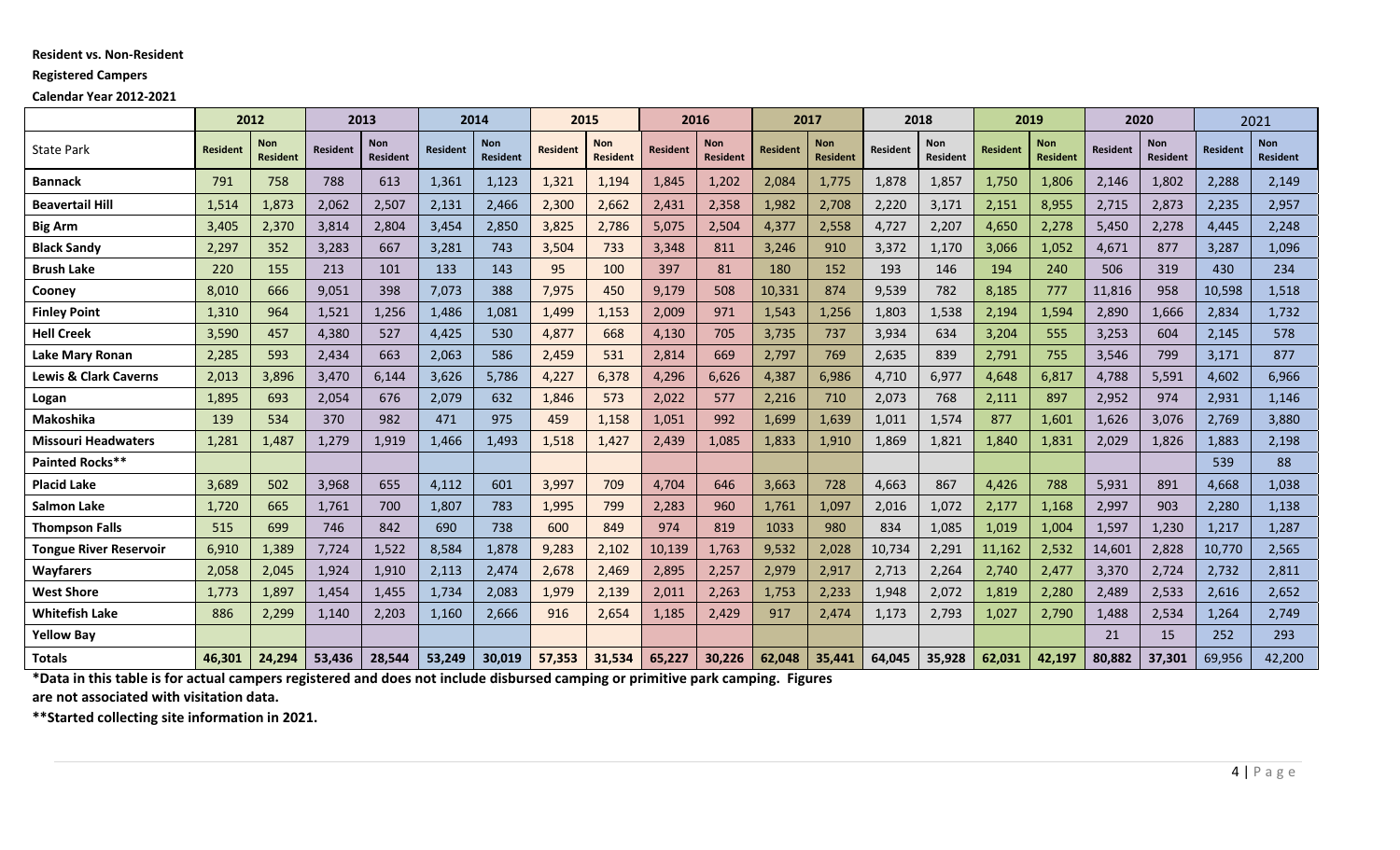|                                  |        |        |        | 2012-2020 |        |        |        |        |        |        |
|----------------------------------|--------|--------|--------|-----------|--------|--------|--------|--------|--------|--------|
| <b>State Park</b>                | 2012   | 2013   | 2014   | 2015      | 2016   | 2017   | 2018   | 2019   | 2020   | 2021   |
| <b>Bannack</b>                   | 2,107  | 2,087  | 3,453  | 3,647     | 4,327  | 5,557  | 5,397  | 5,370  | 5,883  | 13,089 |
| <b>Beavertail Hill</b>           | 4,708  | 6,534  | 6,850  | 7,641     | 7,136  | 7,129  | 8,056  | 17,103 | 9,164  | 12,928 |
| <b>Big Arm</b>                   | 12,128 | 13,765 | 13,238 | 13,817    | 15,537 | 15,326 | 15,691 | 15,519 | 17,311 | 18,004 |
| <b>Black Sandy</b>               | 6,649  | 9,441  | 9,255  | 10,338    | 10,855 | 11,013 | 11,593 | 10,254 | 14,258 | 11,659 |
| <b>Brush Lake</b>                | 866    | 543    | 654    | 394       | 1,028  | 627    | 610    | 950    | 1,889  | 2,218  |
| Cooney                           | 14,836 | 17,197 | 15,302 | 165,934   | 19,180 | 21,177 | 20,597 | 18,193 | 25,676 | 54,037 |
| <b>Finley Point</b>              | 5,026  | 5,887  | 6,238  | 6,259     | 7,063  | 6,018  | 7,418  | 8,788  | 10,752 | 12,146 |
| <b>Hell Creek</b>                | 13,072 | 15,997 | 16,797 | 18,409    | 15,714 | 14,758 | 14,182 | 12,104 | 12,458 | 5,528  |
| <b>Lake Mary Ronan</b>           | 6,360  | 7,371  | 6,675  | 7,894     | 8,882  | 8,630  | 8,257  | 8,794  | 10,602 | 12,670 |
| <b>Lewis &amp; Clark Caverns</b> | 7,564  | 12,498 | 12,612 | 14,211    | 15,182 | 15,922 | 16,733 | 16,624 | 16,295 | 33,663 |
| Logan                            | 5,616  | 6,579  | 6,479  | 5,757     | 6,108  | 7,169  | 7,062  | 5,182  | 9,933  | 11,253 |
| <b>Makoshika</b>                 | 1,211  | 1,812  | 2,198  | 1,892     | 2,513  | 3,972  | 3,244  | 3,221  | 6,395  | 19,814 |
| <b>Missouri Headwaters</b>       | 3,405  | 4,093  | 3,906  | 4,035     | 5,110  | 5,165  | 5,459  | 5,543  | 6,438  | 9,631  |
| <b>Painted Rocks</b>             |        |        |        |           |        |        |        |        |        | 1,129  |
| <b>Placid Lake</b>               | 10,058 | 10,957 | 11,924 | 11,153    | 13,054 | 11,285 | 13,388 | 13,244 | 16,236 | 15,749 |
| <b>Salmon Lake</b>               | 4,818  | 5,217  | 5,548  | 5,895     | 6,259  | 5,487  | 6,417  | 6,891  | 7,839  | 8,921  |
| <b>Thompson Falls</b>            | 1,797  | 2,557  | 2,370  | 2,362     | 2,958  | 3,482  | 3,398  | 3,560  | 5,371  | 6,560  |
| <b>Tongue River Reservoir</b>    | 21,660 | 24,225 | 27,515 | 30,740    | 31,778 | 30,750 | 35,046 | 34,509 | 44,444 | 58,941 |
| <b>Wayfarers</b>                 | 8,001  | 7,668  | 8,578  | 9,265     | 9,428  | 10,672 | 9,179  | 9,860  | 11,700 | 14,467 |
| <b>West Shore</b>                | 7,120  | 5,702  | 8,016  | 8,524     | 8,505  | 7,813  | 7,834  | 8,116  | 9,893  | 14,540 |
| <b>Whitefish Lake</b>            | 6,179  | 6,753  | 7,614  | 6,890     | 6,867  | 6,511  | 7,705  | 7,176  | 8,004  | 9,591  |
| <b>Yellow Bay</b>                |        |        |        |           |        |        |        |        | 37     | 1,259  |

# **Camper Nights**

\*Camper nights based number of campers multiplied by average length of stay.